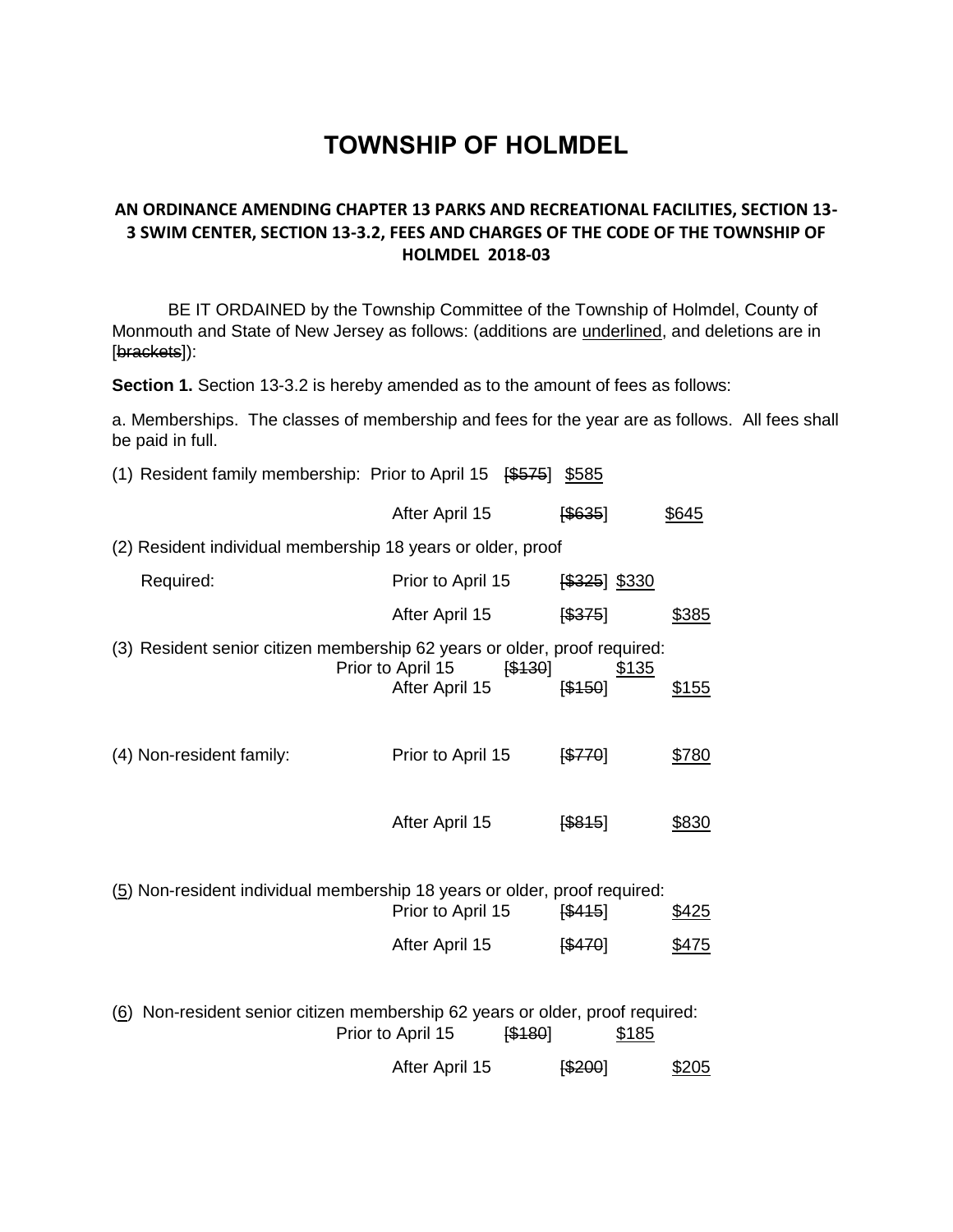| (7) August/Labor Day only Family (membership available ONLY after seasonal |
|----------------------------------------------------------------------------|
| membership reaches capacity)                                               |

| Resident family:     | \$400 |
|----------------------|-------|
| Non-resident family: | \$445 |

(8) August/Labor Day only Indivudual (membership available ONLY after seasonal membership reaches capacity)

| Resident:     | \$225] | \$250 |
|---------------|--------|-------|
| Non-resident: |        | \$295 |

(9) Swim Lessons

| Members:     | \$50 class |
|--------------|------------|
| Non-Members: | \$75 class |

(10) Swim Team Fee (member)

| First Child:            | \$80            |
|-------------------------|-----------------|
| Each Additional Child:  | \$65            |
| Late Fee after 6/20/15: | \$15 each child |

Swim Team Individual (membership limited to swim team)

|                                            | Resident     | \$250] | \$250 |
|--------------------------------------------|--------------|--------|-------|
|                                            | Non-Resident | \$270] | \$275 |
|                                            |              |        |       |
| <b>Volunteer Work Bond</b>                 |              | \$50   |       |
|                                            |              |        |       |
| (11) Guest Book - Book of 5 Passes         |              | \$40   |       |
|                                            |              |        |       |
| (12) Daily Guest Pass (Members)            |              |        | \$10  |
| Twilight Guest Pass (after 5 PM - Members) |              | \$5    |       |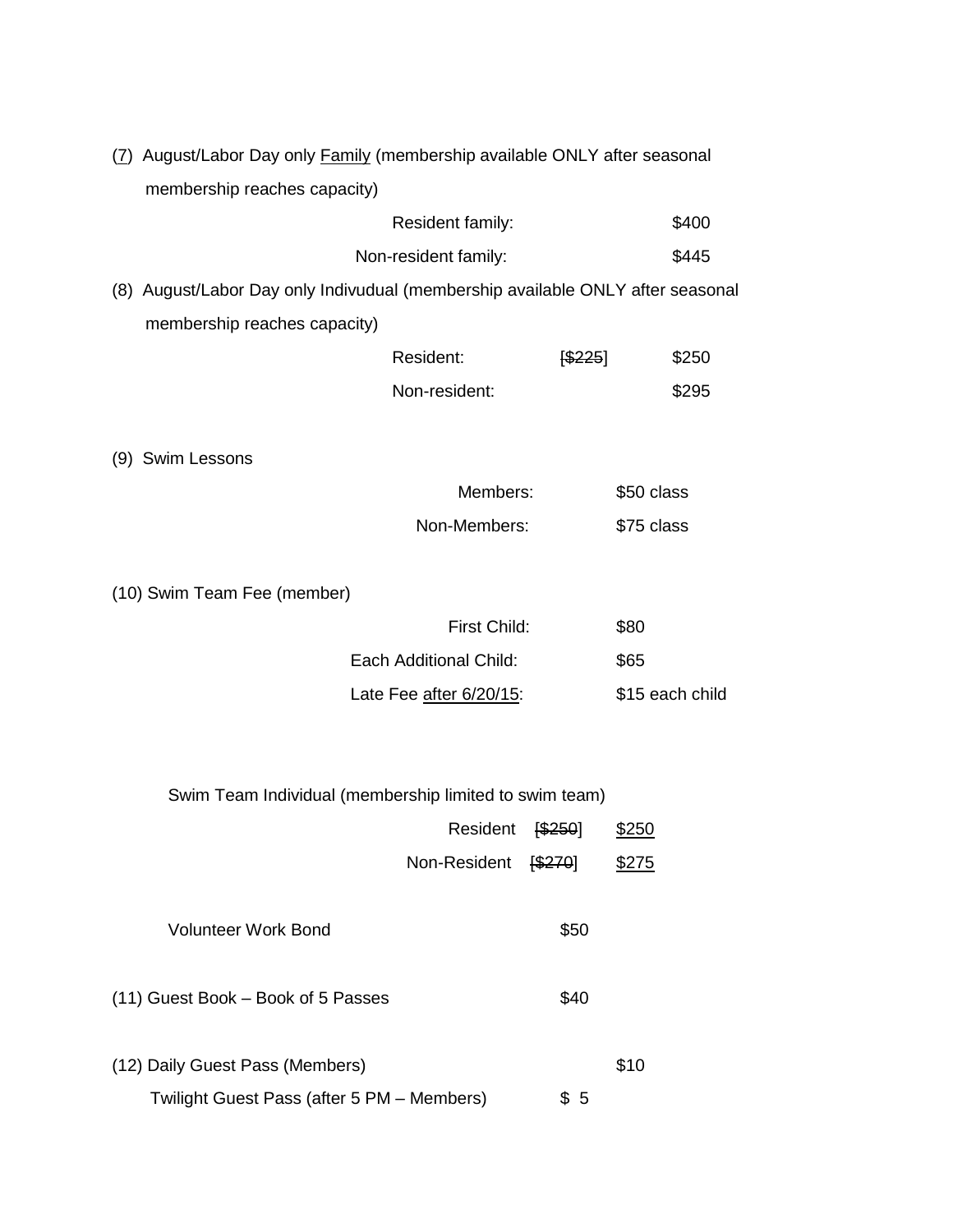#### (13) Replacement ID Card Fee \$10

| (14) Labor Day Guest Fee - Guest of Member<br>\$5 |
|---------------------------------------------------|
|---------------------------------------------------|

### (15) Family Day Entrance Fee (non-member) \$ 5

- b. No Change
- c. No Change
- d. No Change
- e. No Change

**Section 2.** The remainder of all other sections and subsections of the aforementioned ordinance not specifically amended by this ordinance shall remain in full force and effect.

**Section 3.** All Ordinances or parts thereof inconsistent with the provisions of this ordinance are hereby repealed as to such inconsistency.

**Section 4.** If any section paragraph, subdivision, clause or provision of this ordinance shall be adjudged invalid, such adjudication shall apply only to the section, paragraph, subdivision, clause or provision so adjudged and the remainder of this ordinance shall be deemed valid and effective.

**Section 5.** This ordinance shall take effect upon its passage and publication according to law.